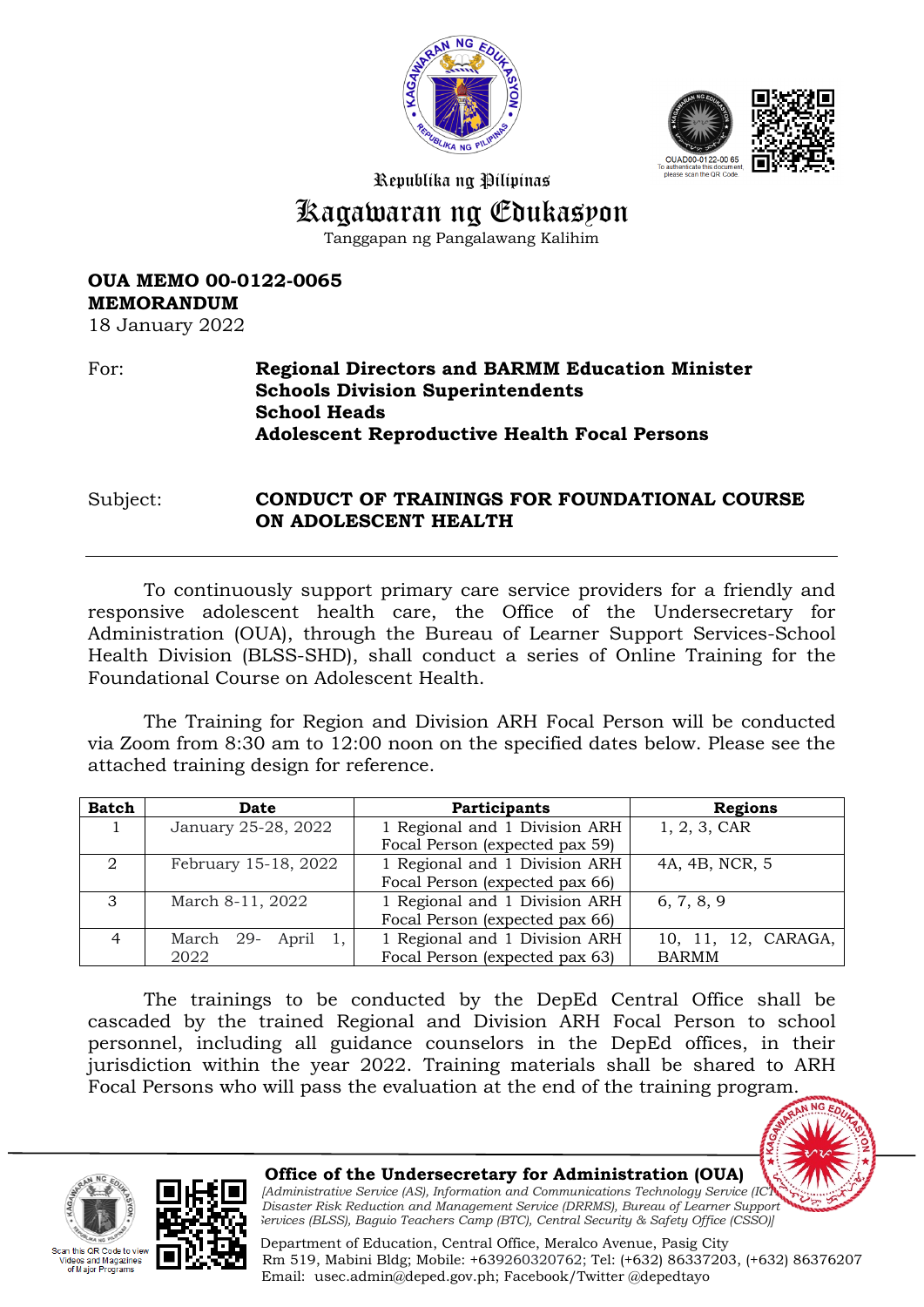Evaluation:

- Attendance 100%
- Participation in discussions
- Activity Outputs 100 % submission
- Pre-test completion
- Post Test 80% passing rate
- Training Evaluation completion
- Action Plan submission

Region and Division ARH Focal Person shall register through https://bit.ly/FCAHReg to receive the meeting link before the scheduled dates. Additional information shall also be sent to registered participants via email.

Continuing Professional Development (CPD) Units is being processed for the course.

The Training on Foundational Course on Adolescent Health is in collaboration with the Department of Health (DOH) and the World Health Organization (WHO), supported by the Society of Adolescent Medicine of the Philippines (SAMPI), Plan International Philippines, and RTI Philippines.

For more information, queries and concerns on the abovementioned subject, please contact Dr. Maria Corazon C. Dumlao (Chief Health Program Officer) or Ms. Lien Ivy C. Callado (Health Education and Promotion Officer II) of BLSS – SHD through (02) 8632 9935 and email at [arh@deped.gov.ph.](mailto:blss.shd@deped.gov.ph)

For immediate and appropriate action.

**ALAIN DEL B. PASCUA** Undersecretary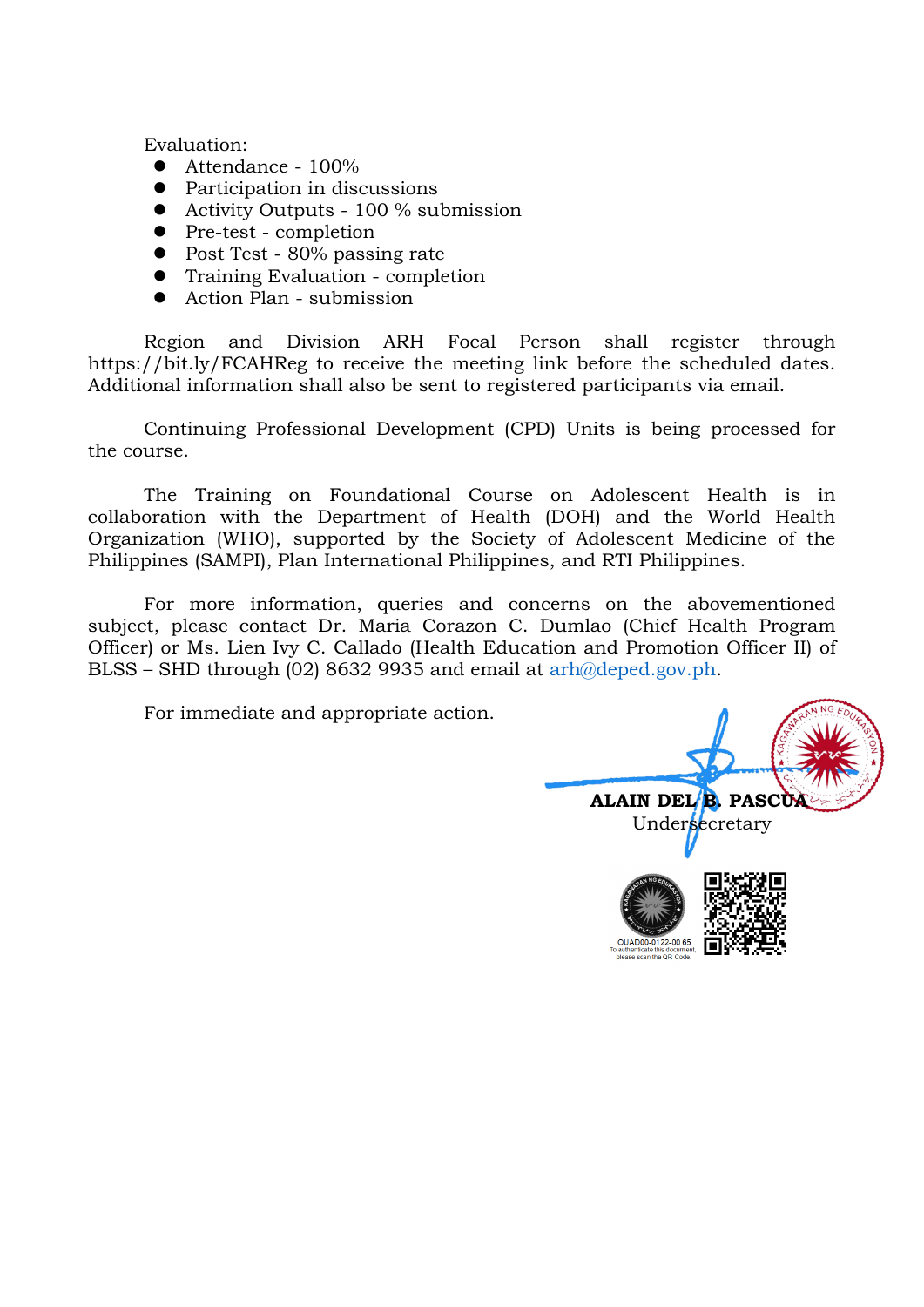## **Training on the Adolescent Health Care for Primary Health Service Providers - Foundational Course**

## **Training Design**

#### **I. Rationale**

To continuously support primary care service providers in their efforts of creating acceptable, friendly and responsive health systems for adolescent health care, the Family Health Division of Department of Health (DOH), in collaboration with the World Health Organization (WHO) Philippine Country Office, developed a more comprehensive skills development, based on the competency of the participants for adolescent health care. The Foundational Course for Adolescent Health Care capacitates the health service providers in better understanding their adolescent clients or parents, and how their developmental changes influence their behaviors.

Primarily for health providers, its earlier versions have proven relevance and applicability to school teachers and counsellors, nurses, and social workers. With a common client base, this Foundational Course serves as a venue for these providers of various professions and backgrounds, to appreciate the work of each other, and potentially serve as a jumping board in the development of a service delivery network for the adolescent.

On 9 November 2021, The Department of Education, through the Bureau of Learner Support Services-School Health Division (BLSS-SHD), in collaboration with the DOH, requested technical support from WHO Philippines to conduct a series of capacity building activities for its Adolescent Reproductive Health (ARH) Program Focal Persons. The training on the Foundational Course for Adolescent Health is slated from January to March 2022. This is in support of the implementation of the Comprehensive Sexuality Education (CSE) and ARH program in schools to address the risky behaviors of learners.

## **II. Objective of the Course**

To capacitate DepEd teaching and non-teaching personnel in understanding the development of an adolescent, hence, to be adept in providing the right services to adolescents.

#### **III. Learning Outcomes**

At the end of the activity the health care providers are expected to achieve the following:

| <b>Learning Outcomes</b>                                                                                                                                                                                                                                                                                                                                                                                                                                                                                                                                                                                                                                                                                                                                         | <b>Assessment of Learning Outcomes</b>                                                                                 |
|------------------------------------------------------------------------------------------------------------------------------------------------------------------------------------------------------------------------------------------------------------------------------------------------------------------------------------------------------------------------------------------------------------------------------------------------------------------------------------------------------------------------------------------------------------------------------------------------------------------------------------------------------------------------------------------------------------------------------------------------------------------|------------------------------------------------------------------------------------------------------------------------|
| 1. Describe the stages of adolescent development<br>and how these are influenced by various<br>biological, social, emotional, and environmental<br>factors.<br>2. Describe the cognitive, affective, and behavioral<br>development of adolescents and how these are<br>affected by the neurocognitive maturation of the<br>brain.<br>3. Explain the leading causes of mortality and<br>morbidity among adolescents, the prevalence of<br>key health-related behaviors and conditions<br>among adolescents, and protective and risks<br>factors using national/regional/local age and<br>sex-disaggregated data.<br>4. Explain how the structural social determinants<br>of health and more proximal protective and risk<br>factors affect the adolescent health. | 1. Pre-and Post-Test<br>2. Self- assessment<br>3. Facilitated discussion<br>4. Demonstration<br>5. Case study/analysis |
|                                                                                                                                                                                                                                                                                                                                                                                                                                                                                                                                                                                                                                                                                                                                                                  |                                                                                                                        |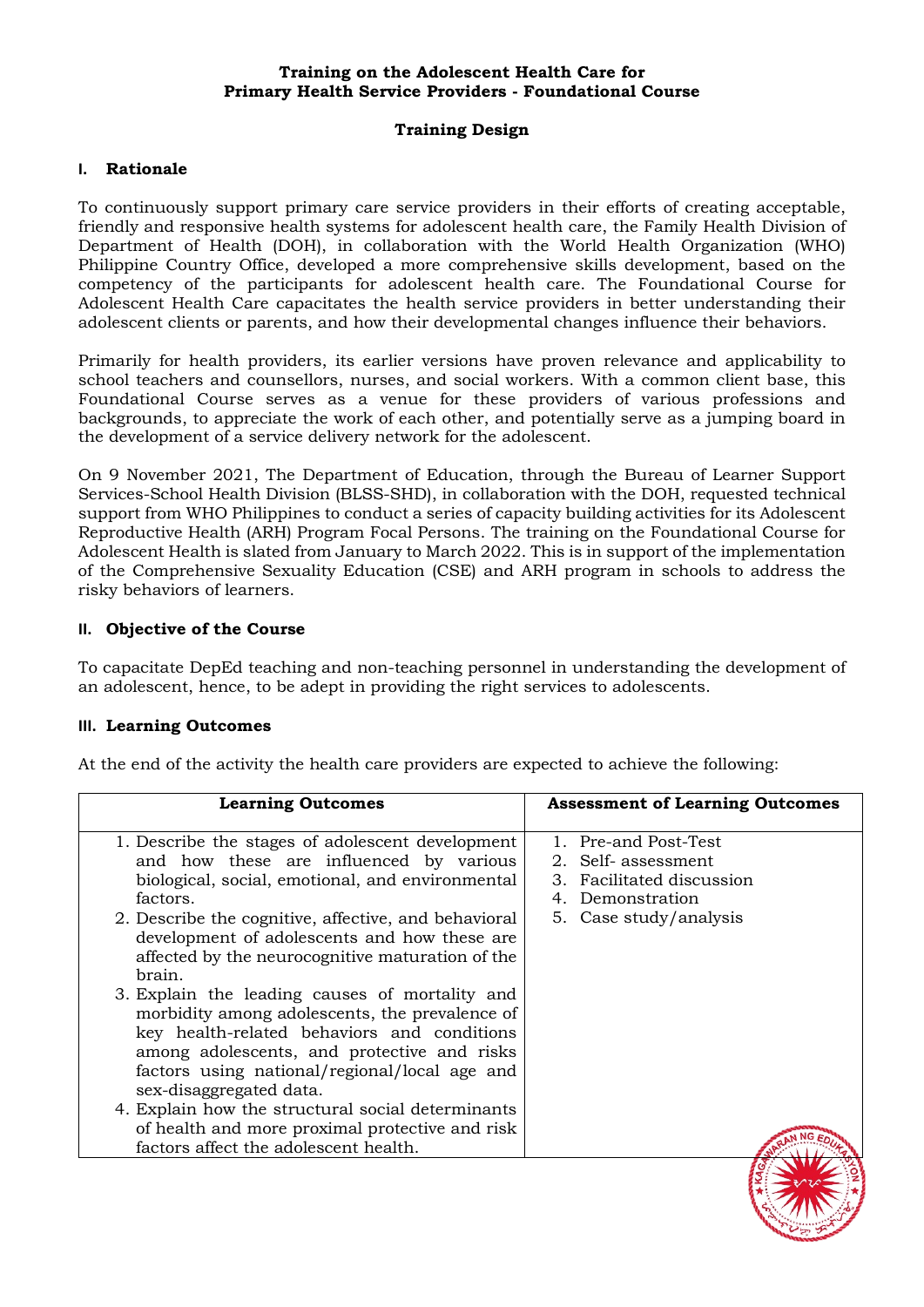| 5. Discuss the numerous factors that can improve    |  |
|-----------------------------------------------------|--|
| the climate of the consultation: the importance     |  |
| of confidentiality, privacy, confidence, neutral    |  |
| non-judgmental attitudes, respect and empathy.      |  |
| 6. Provide<br>trustful atmosphere<br>in<br>a<br>the |  |
| consultation by informing adolescents about         |  |
| their rights to privacy and confidentiality.        |  |
| 7. Demonstrate a friendly, respectful manner that   |  |
| is empathic, non-judgmental and without             |  |
| discrimination to an adolescent client.             |  |
| 8. Assess the influence of gender norms on an       |  |
| adolescent client's health behaviors<br>and         |  |
| outcomes.                                           |  |
| 9. Perform a psychosocial assessment thorough       |  |
| the use of Rapid HEEEADSSSS (Home,                  |  |
| Education, Employment, Eating, Activities,          |  |
| Drug Use, Sexuality, Suicide, Safety, and           |  |
| Spirituality) to detect risk and protective factors |  |
| in adolescents' social, educational, and home       |  |
| environment.                                        |  |
| 10. Explain the main laws and policies that affect  |  |
| the legal educational and health status of          |  |
| adolescents in the country.                         |  |
| 11. Describe the main characteristics of quality    |  |
| health services for adolescents.                    |  |
| 12. List locally applicable standards exist and the |  |
| WHO global standards.                               |  |
| 13. Plan the roll-out using national/regional/local |  |
| age and sex disaggregated data                      |  |

## **IV. Contents**

The training course duration is four (4) days. The duration includes meeting of facilitators, registration, pre- and post-training activities; and interactive activities for participants on adolescent clients using HEEEADSSSS.

- Stages of Development<br>● Inner working of
- working of the adolescent
- $\bullet$  Gender and Health
- Rapid HEEEADSSSS
- Being Client Friendly to the Adolescent
- Key Actions for Adolescents
- Adolescent Friendly Facility Checklist
- Laws and Policies related to adolescent health

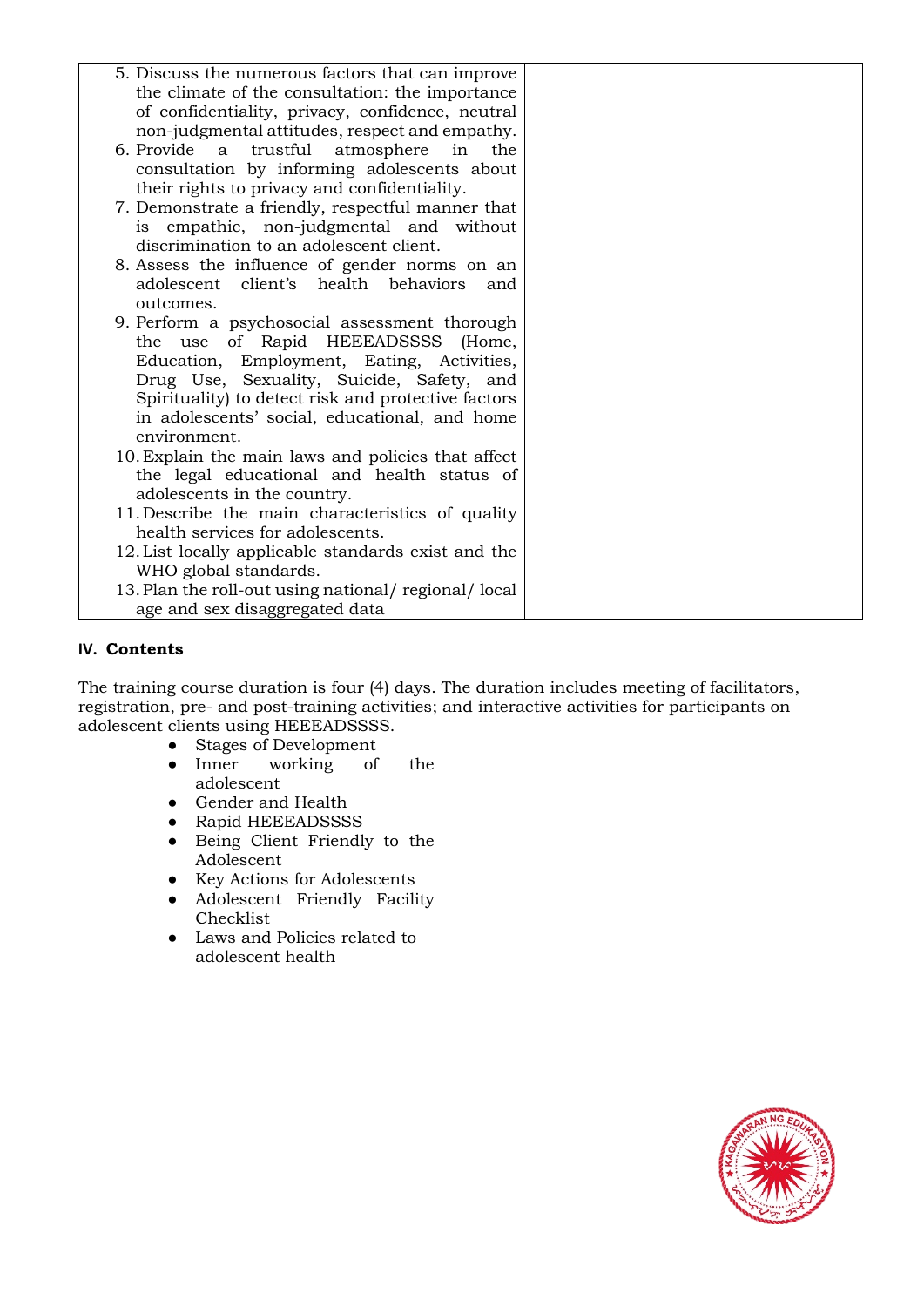## **V. Methodology**

- Pre-test and Post-test
- Facilitated discussion
- Demonstration
- Self –assessment
- Case study/analysis

#### **VI. Evaluation**

- Attendance 100%
- Participation in discussions
- Activity Outputs 100 % submission
- Pre-test completion
- Post Test 80% passing rate
- Training Evaluation completion
- Action Plan submission

## **VII. Program**

| Time                | Activity                                                                                                                                 | Methodology                                                                                                                                                                      | <b>Responsible Person</b>                                                           |
|---------------------|------------------------------------------------------------------------------------------------------------------------------------------|----------------------------------------------------------------------------------------------------------------------------------------------------------------------------------|-------------------------------------------------------------------------------------|
|                     | Day 0 - Meeting of Facilitators (Monday Afternoon)                                                                                       |                                                                                                                                                                                  |                                                                                     |
| Day 1 AM            | (Tuesday)                                                                                                                                |                                                                                                                                                                                  |                                                                                     |
| 8:00 - 8:30 am      | Opening of Training Link<br>Reminders<br>Pre-test                                                                                        |                                                                                                                                                                                  |                                                                                     |
| $8:30 - 8:45$ am    | Opening program<br>Prayer<br>Philippine National Anthem<br>Introduction of Participants<br>Messages                                      |                                                                                                                                                                                  | DepEd Message: Dir. Lope<br><b>B.</b> Santos<br>DOH Message: Dir. Beverly<br>Ho     |
| $8:45 - 9:15$ am    | Mental Health Activity                                                                                                                   |                                                                                                                                                                                  | WHO: Dr. Jasmine Vergara                                                            |
| $9:15 - 9:30$ am    | Overview and Orientation on<br>Training Principles and<br>Approaches                                                                     |                                                                                                                                                                                  | DOH : Course Overview<br>Ms. Dulce Elfa<br>WHO: Training design<br>Mr. Eugene Arbis |
| $9:30-10:15$ am     | Module 1: Understanding the<br>Adolescent<br>Session 1 Stages of<br>Development<br>Activity 1.1 Changes<br>$\circ$<br>during Adolescence | Plenary (30 minutes)<br>Introductory Video<br>Lecture-Discussion<br><b>Breakout session (15</b><br>minutes)<br>Activity materials:<br>Markers<br>$\bullet$<br>Writing/bond paper | Dr. Jacqueline Kitong<br><b>WHO</b>                                                 |
| $10:15-10:40$<br>am | Activity 1.2 Adolescent<br>$\circ$<br>development                                                                                        | Plenary (25 minutes)<br>Lecture Presentation                                                                                                                                     |                                                                                     |

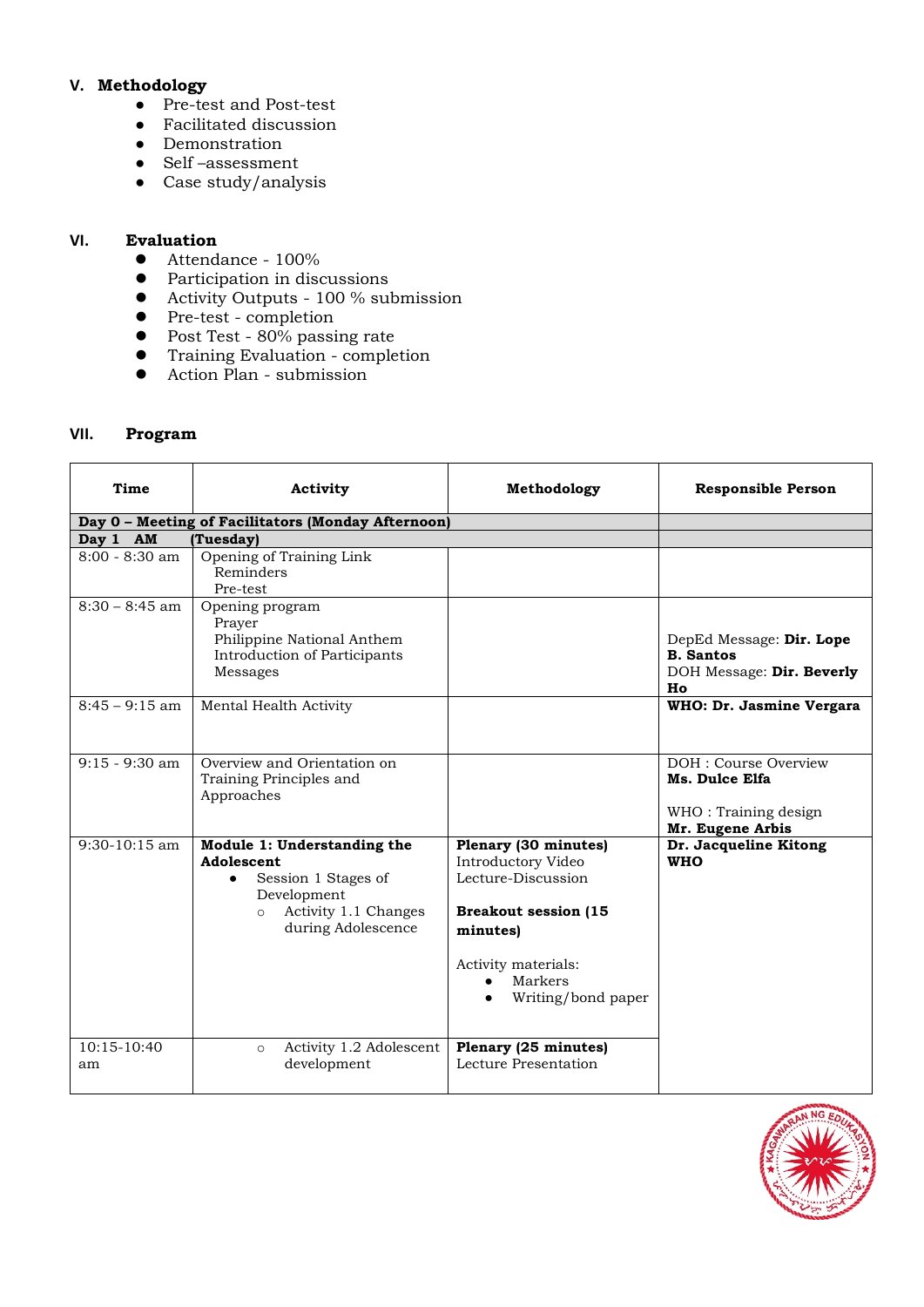| of the Adolescent<br>Activity 2.1<br>$\circ$<br>Psychosocial<br>development<br>Activity 2.2 The Teen<br>$\circ$<br><b>Brain</b>                                            | Lecture Discussion<br><b>Breakout session (20</b><br>minutes)<br>Activity materials:<br>Markers<br>Writing/bond paper<br>Plenary (30 minutes)<br>Presentation with video                                  |                                                                   |
|----------------------------------------------------------------------------------------------------------------------------------------------------------------------------|-----------------------------------------------------------------------------------------------------------------------------------------------------------------------------------------------------------|-------------------------------------------------------------------|
|                                                                                                                                                                            |                                                                                                                                                                                                           |                                                                   |
| Prayer<br>Recap of Day 1<br>Checking of activity output                                                                                                                    |                                                                                                                                                                                                           |                                                                   |
| Session 3 Gender &<br>$\bullet$<br>Health<br>Activity 3.1 Human<br>$\circ$<br>Sexuality and Gender                                                                         | Plenary (45 minutes)<br>Lecture Discussion<br><b>Breakout session (30</b><br>minutes)<br>Activity materials:<br>Marker, paper<br>$\bullet$                                                                | Ms. Mona Stella R.<br><b>Mariano</b><br><b>Plan International</b> |
| Activity 3.2 Gender,<br>$\circ$<br>Health and Health<br>Care                                                                                                               | Plenary (30 minutes)<br>Video presentation<br>Discussion                                                                                                                                                  |                                                                   |
| Module 2: Responding to the<br>Adolescent<br>Session 1 HEEADSSS<br>$\bullet$<br>Activity 1.1 Screening<br>$\circ$<br>Tool<br>Activity 1.2 Interview<br>$\circ$<br>Protocol | Plenary (40 minutes)<br>Lecture-Discussion<br><b>Breakout session (50</b><br>minutes)<br>Activity material/s:<br>Interview guidelines<br><b>HEEADSSS</b><br>$\bullet$<br>screening tool<br>Case Scenarios | Dr. Angeli Conti-Lopez<br><b>USAID</b>                            |
|                                                                                                                                                                            |                                                                                                                                                                                                           |                                                                   |
| Prayer<br>Recap<br>Checking of Activity Output                                                                                                                             |                                                                                                                                                                                                           |                                                                   |
| Interviews                                                                                                                                                                 | minutes)<br>Assignment Presentation<br>Discussion                                                                                                                                                         |                                                                   |
| Session 2 Being<br>$\bullet$<br>Adolescent - Client<br>Friendly<br>Activity 2.1 Finding<br>$\circ$<br>Compassion<br>Activity 2.2<br>$\circ$<br>Compassionate<br>Listening  | Plenary (30 minutes)<br>Lecture Discussion<br><b>Breakout session (30</b><br>minutes)<br>Activity material/s:<br>Pen/marker, paper<br>Compassionate<br>$\bullet$<br>listening worksheet                   | Dr. Miel Nora<br><b>USAID</b>                                     |
|                                                                                                                                                                            | (Wednesday)<br>(Thursday)<br>Session 1 Processing of                                                                                                                                                      | <b>Break-out Session (45</b>                                      |